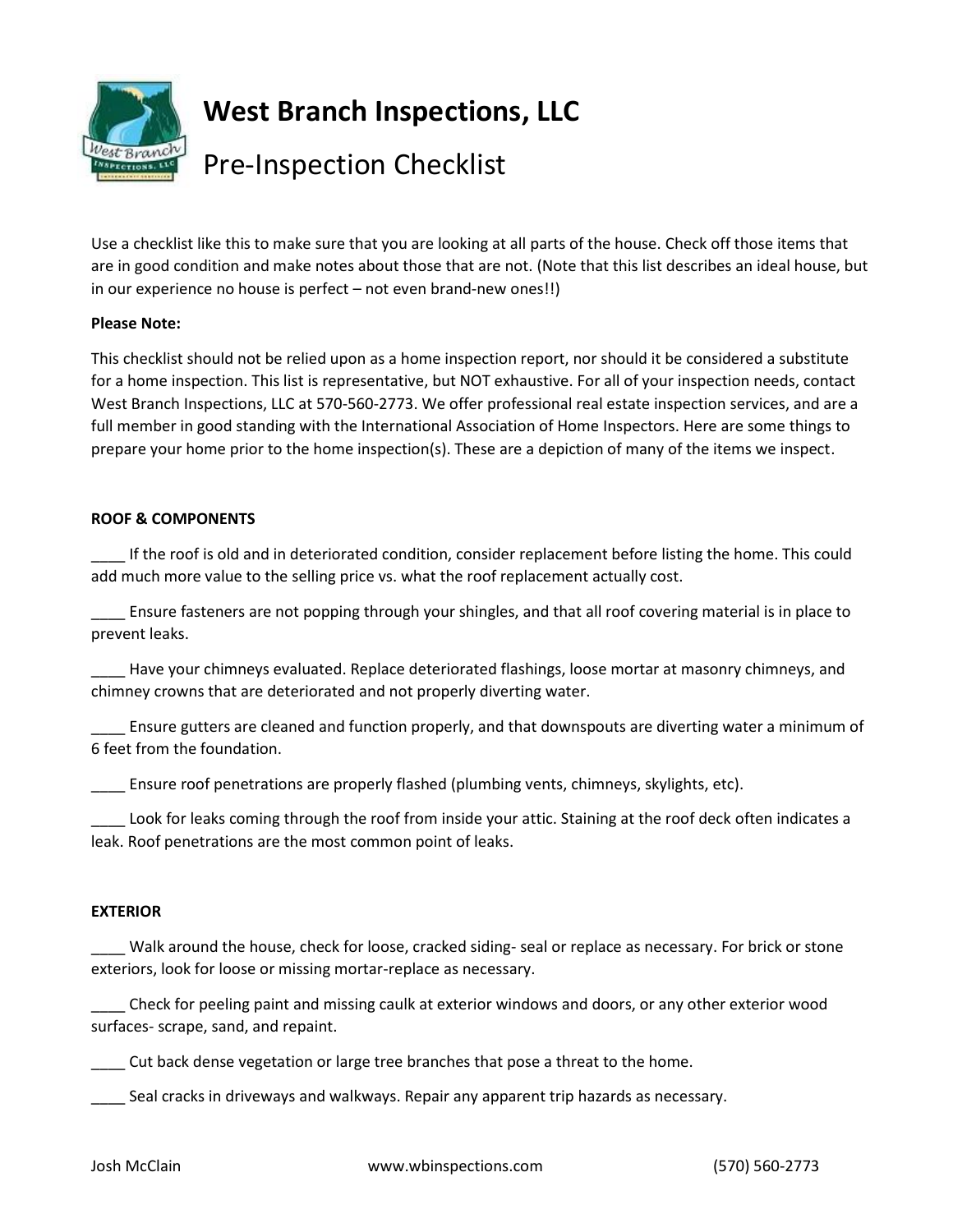\_\_\_\_ Ensure railings are installed and secured properly.

\_\_\_\_ Ensure steps are secured and do not present trip hazards.

Ensure grading is properly sloped away from the foundation for at least 10 feet. Water should not be diverted toward the structure.

\_\_\_\_ Update exterior receptacles to GFCI protection.

\_\_\_\_ Check exterior vents (dryer vents, or other sidewall penetrations) to ensure they are clear and free of debris.

#### **HEATING/COOLING**

\_\_\_\_ Ensure thermostats are functional, and the heating and cooling system is in operation. Consider having the system fully serviced and evaluated prior to the inspection.

\_\_\_\_ Look for condenser units that are not sitting level

\_\_\_\_ Check insulation around refrigerant lines at the condenser

\_\_\_\_ Check for leaks around the interior heating/cooling units

**\_\_\_\_** Ensure venting of the heating system is installed properly

#### **FIREPLACES**

- \_\_\_\_ Ensure damper doors are installed and functional
- \_\_\_\_ Ensure chimney flues are free of obstructions and creosote buildup
- Look for secured lintels, and proper hearth extensions in front of the fireplace

#### **ELECTRICAL**

- **Example 2** Proper Grounding of the system
- \_\_\_\_ Proper GFCI/AFCI receptacles installed where necessary
- \_\_\_\_ Vertical clearances from grade and roofs of overhead lines.
- \_\_\_\_ Unused circuit breaker panel openings must have blank covers installed
- \_\_\_\_ The presence of solid conductor aluminum branch-circuit wiring
- \_\_\_\_ Installed panel board cover
- \_\_\_\_ No arcing or excessive heat inside the service panel

#### **FOUNDATION/STRUCTURE**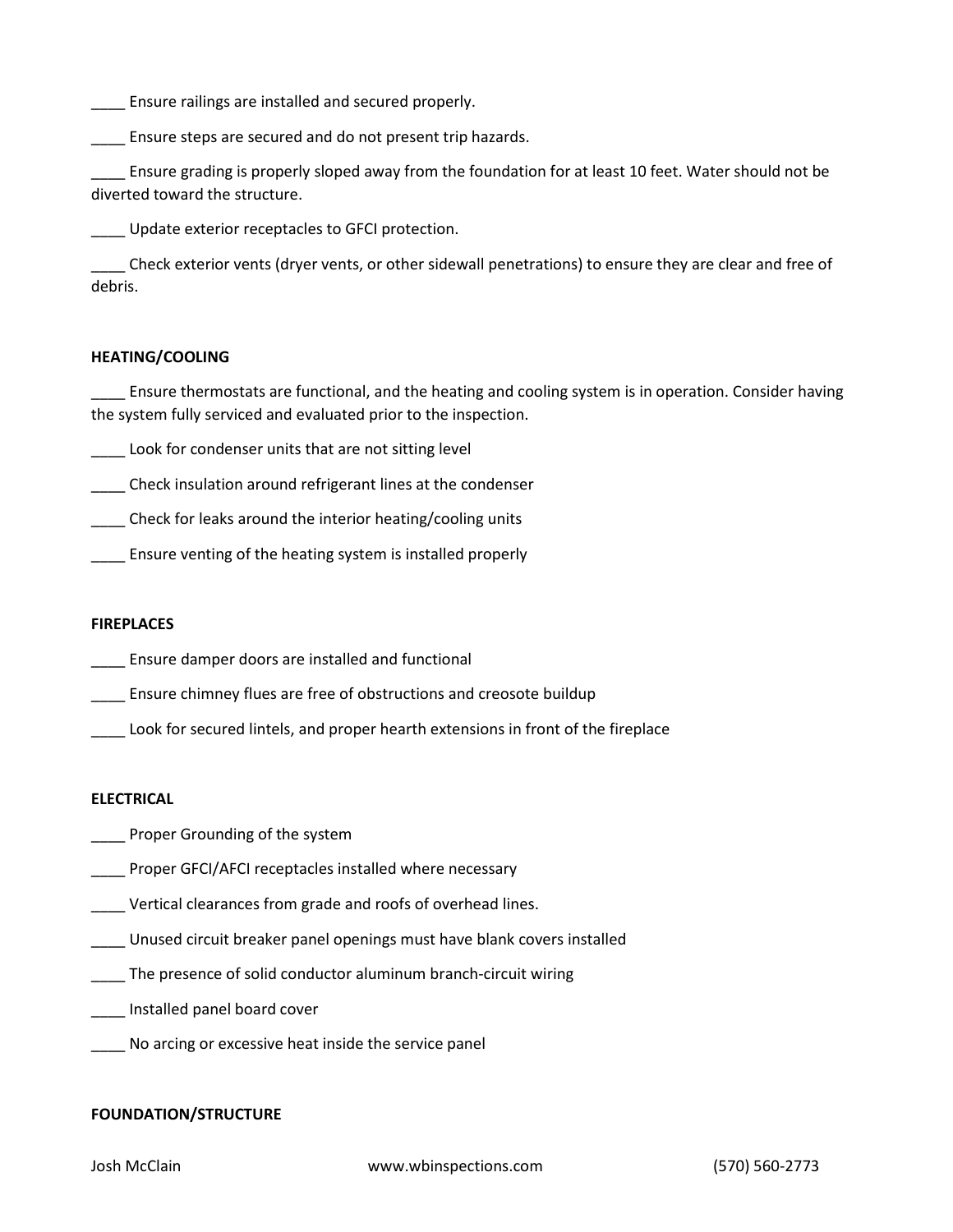\_\_\_\_ Ensure wood is not in contact with or near soil

\_\_\_\_ Improve conditions of active water penetration through the foundation

\_\_\_\_ Foundation movement or deficiencies large sheetrock cracks, brick cracks, out-of-square door frames, and unlevel floors

\_\_\_\_ Cutting, notching and boring of framing members that may present a structural or safety concern.

### **ATTIC/INSULATION/VENTILATION**

\_\_\_\_ Proper Insulation value in the floor of the attic

\_\_\_\_ Proper ventilation of unfinished spaces attics, crawlspaces and foundation areas

\_\_\_\_ Mechanical exhaust systems terminate to the exterior and not into the attic

### **PLUMBING**

\_\_\_\_ Main water supply shut-off valve installed and in good working order

\_\_\_\_ The main fuel supply shut-off valve installed and good working order

\_\_\_\_ The water heating equipment, and venting connections, temperature/pressure-relief (TPR) valves and extensions installed properly

\_\_\_\_ Watts 210 valves

Seismic bracing where necessary

Interior water supply, including all fixtures and faucets, all toilets for proper operation by flushing; all sinks, tubs and showers for functional drainage

\_\_\_\_ Drain, waste and vent system

**Ensure sump pumps are functional with floats.** 

\_\_\_\_ Deficiencies in the water supply functional flow in two fixtures operated simultaneously

\_\_\_\_ Deficiencies in the installation of hot and cold water faucets

\_\_\_\_ Active plumbing water leaks

\_\_\_\_ Toilets that are damaged, have loose connections to the floor, leaks, or tank components that do not operate.

#### **KITCHENS**

\_\_\_\_ Check appliances to test for functionality

\_\_\_\_ Ensure stoves are secured to the wall to prevent tipping.